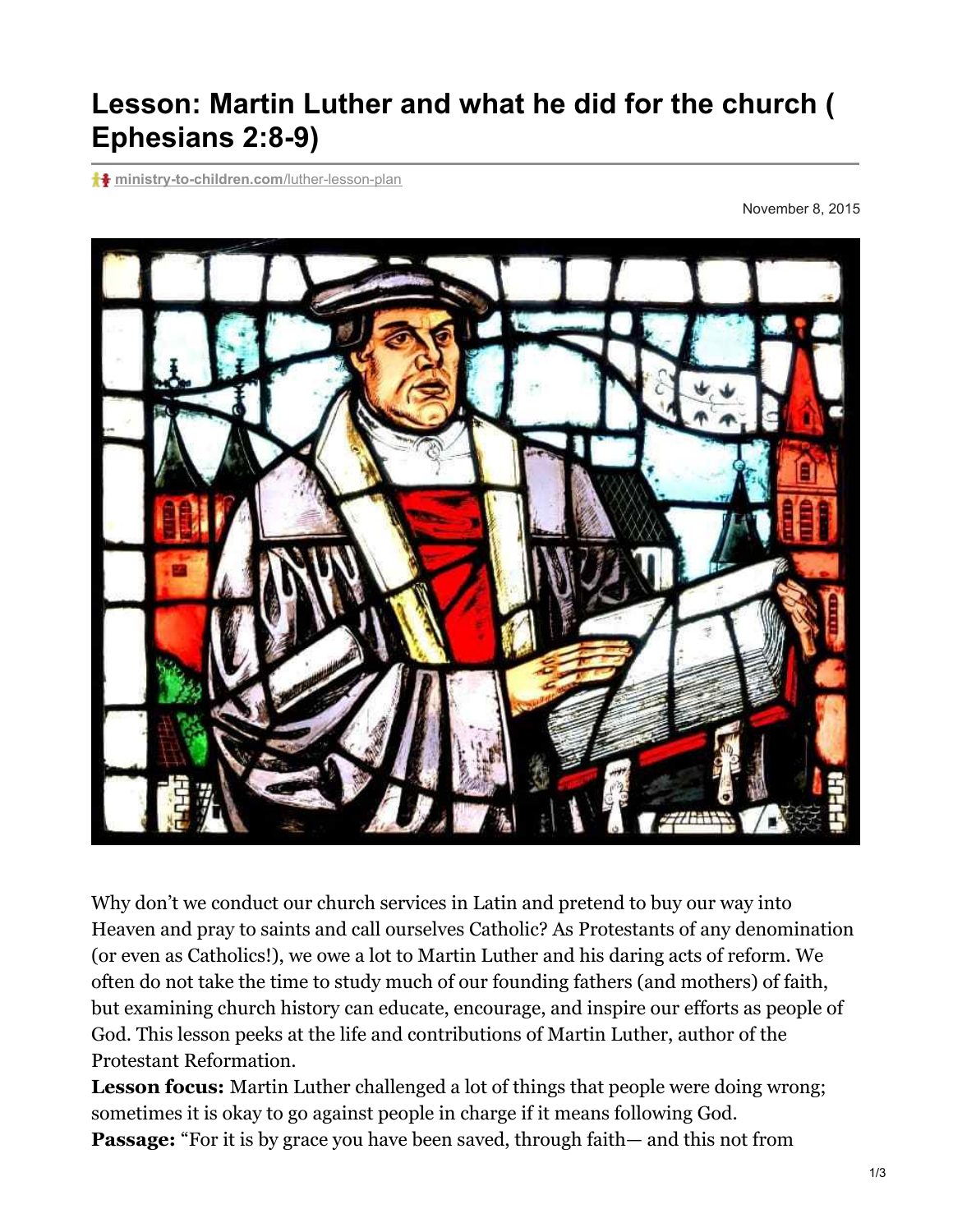yourselves, it is the gift of God— not by works, so that no one can boast." Ephesians 2:8-9 **Target Audience:** Pre-k through fifth grade (adaptable)

**Materials Needed:** Candy (candy corn/small things) or crackers; pictures of Martin Luther and Germany map; paper towel rolls; paper and pencils; gummi worms.

**Lesson Opening:** Start with a little illustration of the silly nature of "indulgences..." provide each student with a handful of candy corn, but then inform them they are not to eat it right away. Start going through a list of potential offenses, and with each one have students hand over a piece if they have done it…has anyone ever told a lie or fib? Been disrespectful? Misspelled a word? Been unkind to a sibling? With each deed, remove another candy. Does that seem fair? If the candy was a gift, should we have to earn it and deserve it? Explain that people used to think of God's love and forgiveness as something that had to be earned. They thought if you worked or prayed or payed hard enough you could get God's love. Fortunately, we know better now, and a lot of that is thanks to a man who protested the old church: Martin Luther.

## **Bible Lesson:**

This lesson takes place with some interactive elements as it goes through the stages of Luther's life. Feel free to follow along or adapt as best suits the group. -Martin Luther started out on the path to becoming a lawyer. One day he got caught in a bad rain storm and begged God to save him, promising he would become a monk. -Luther worked hard at the monastery. He often made himself feel very guilty about his life, and would spend hours praying and repenting. **Have students kneel and get up several times. If possible, play some choral or monk-ish background music. –**Martin went away to school and earned his doctorate degree. He studied theology and the Bible and realized that a lot of the things the church was doing were wrong. -Luther decided he needed to tell people about God's grace and how the church wasn't doing what it should. He wrote a series of statements about what was going on and what he believed. **Allow students to decorate and wrinkle up the paper for their paper towel tube "scroll" and attach to tubes.** His writings had to do with what he didn't like about the Catholic practices. He also posed five "solas"– things of utmost importance. What were these?

- 1.) "Sola Scriptura" (Scripture Alone: 2 Timothy 3:16-17)
- 2.) "Sola Gratia" (Grace Alone: Ephesians 2:8-9)
- 3.) "Sola Fide" (Faith Alone: Galatians 3:11)
- 4.) "Solus Christus" (Christ Alone: 1 Timothy 2:5)
- 5.) "Soli Deo Gloria" (To God Alone Be Glory: 1Peter 4:11).

**–**Luther continued to tell people about God's grace and stir things up with his statements. However, the church leaders of the time were not too pleased with that. Hmmm…Who else do we know that didn't get along well with church leaders of the time?? (Jesus!) -In 1521 (four years after his theses), Luther was brought to be questioned by the Diet of Worms and challenged to take back his statements. **Pass out gummy or rubber**

**worms,** if desired.